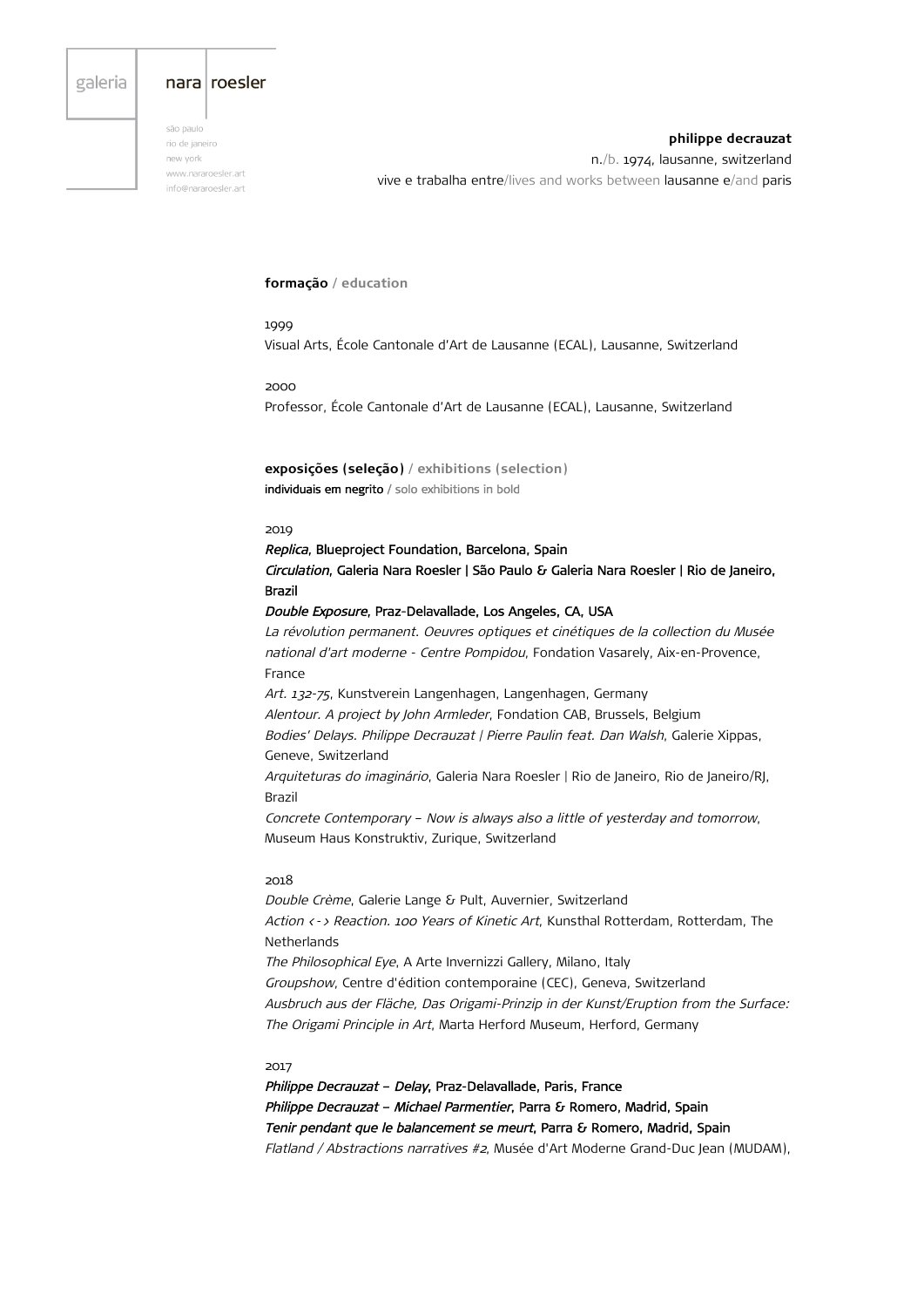#### Luxemburg

Group Show, Galerie Ruzicska, Salzburg Flatland / Abstractions narratives #1, Musée régional d'art contemporain (Mrac), Sérignan, France

#### 2016

# Musée d'art moderne de la Ville de Paris (MAMVP), Paris, France Bright Phase, Dark Phase, Galerie Mehdi Chouakri, Berlin, Germany

Charles Blanc-Gatti: Hypothèses d'une généalogie, Musée d'art de Pully, Pully, France Se souvenir de belles choses, Musée régional d'art contemporain (Mrac), Sérignan, France In Retrospect: Good & Plenty, Galerie Mehdi Chouakri, Berlin, Germany Honolulu Triennale, Honolulu Art Gallery, Zurich, Switzerland Récit d'un temps court [Tale of a Short Time Span] – GVA <-> JFK, Musée d'Art Moderne et Contemporain (MAMCO), Geneva, Switzerland Le Prix Jean-François Prat, Palais de Tokyo, Paris, France Tous les tableaux sont à l'envers, Circuit, Lausanne, France ALL OVER, Galerie des Galeries, Paris, France Collectionneurs, Kunstmuseum Luzern, Lucerne, Switzerland The Promise of Total Automation, Kunsthalle Wien, Vienna, Austria

#### 2015

# Philippe Decrauzat, Galerie Francesca Pia, Zurich, Switzerland Philippe Decrauzat, Praz-Delavallade at Vedovi, Brussels, Belgium

Pierre Ardouvin, Philippe Decrauzat, Fabien Mérelle, Amanda Ross-Ho, Analia Saban, Jim Shaw, Praz-Delavallade, Paris, France Anatomy of the Automaton, La Panacée, Montpellier, France The Shadow of Your Smile, Galerie Nikolaus Ruzicska, Salzburg, Austria Stefan Brüggemann, Philippe Decrauzat, Parra & Romero, Ibiza, Spain Inflected Objects #1: Abstraction, Istituto Svizzero, Milano, Italy BIENS PUBLICS, Musée Rath, Geneva, Switzerland

#### 2014

# Philippe Decrauzat - NOTES, TONES, STONES, Le Magasin, Grenoble, France Pour tout diviser, Elizabeth Dee, New York City, NY, USA

Philippe Decrauzat & Alan Licht – Anisotropy, La Bâtie, Geneva, Switzerland Global echange: astrazione geometrica dal 1950, MACRO, Rome, Italy Docking Station, Aargauer Kunsthaus, Aarau, Switzerland Explore, Le Château, Rentilly, France 1:1 Sets for Erwin Olaf & Bekleidung, The New Institute, Rotterdam, The Netherlands

#### 2013

# Philipe Decrauzat, Corps Flottants, Parra & Romero, Madrid, Spain Folding, Praz-Delavallade, Paris, France

A Mental Mandala, Museo Universitario Arte Contemporáneo - Universidad Nacional Autónoma de México (MUAC-UNAM), Mexico City, Mexico Dynamo. Un siècle de lumière et de mouvement dans l'art. 1913-2013, Galeries Nationales du Grand Palais, Paris, France Abstract Generation: Now in Print, The Museum of Modern Art (MoMA), Nova York/New York City, USA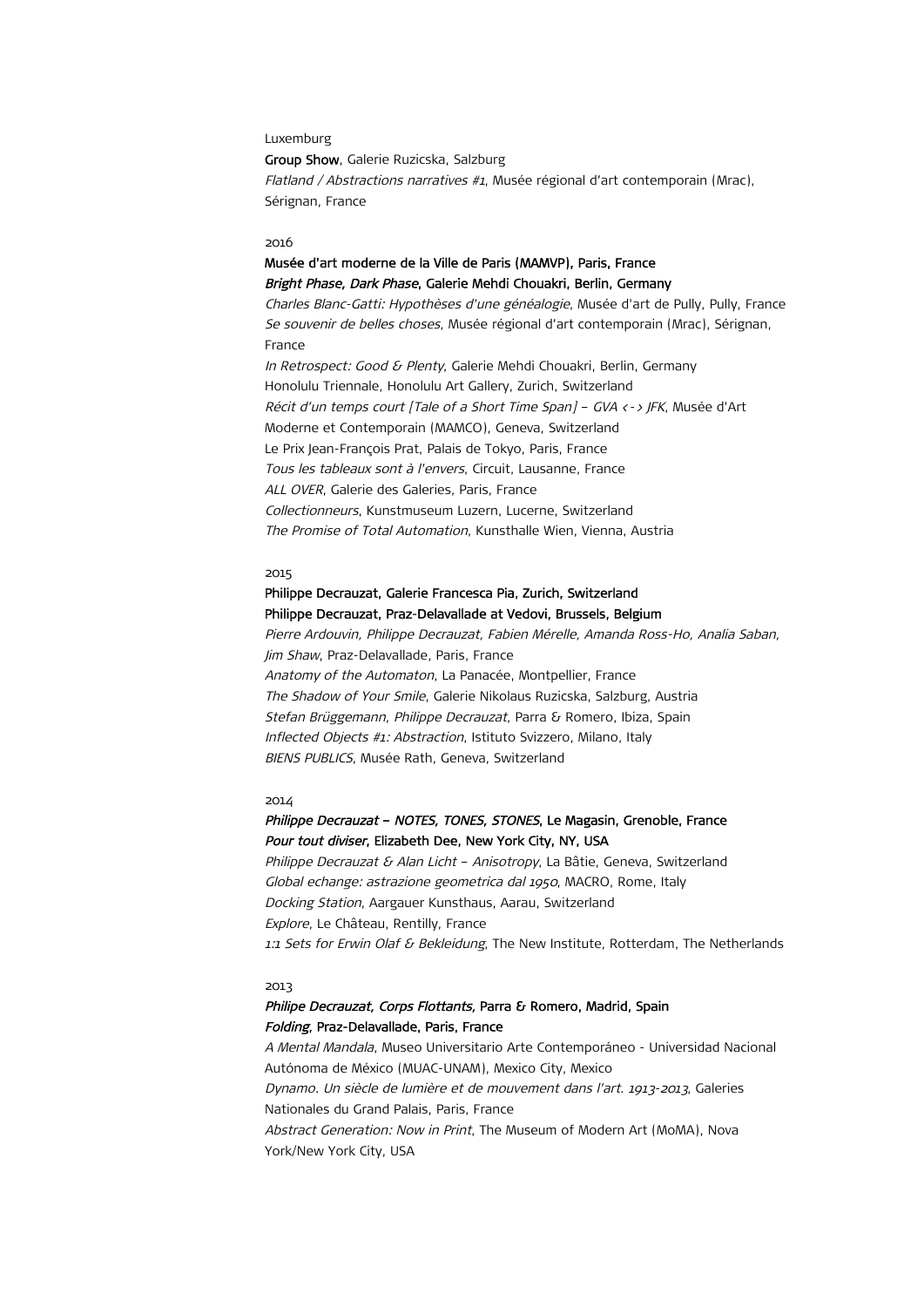Lumineux! Espace et vision dans l'art de nos jours à 1913, Galeries Nationales du Grand Palais, Paris, France Capitale(s), Galerie Gouvennec Ogor, Marseille, France

## 2012

Philippe Decrauzat, Elizabeth Dee Gallery, New York City, USA Philippe Decrauzat. Anti-Illusion, Mehdi Chouakri, Berlin, Germany Marrakech Press – Philippe Decrauzat & Mathieu Copeland, Espace d'Art Contemporain (Les Halles), Porrentruy, Switzerland

LOST (in LA), Ceci n'est pas... Art Between France and Los Angeles (CNP-LA) - Over 100 Artists and 30 Projects in Los Angeles, Los Angeles Municipal Art Gallery (LAMAG), Los Angeles, CA, USA LiveinYourHead, Institut curatorial de la Head, 50 Partitions, Geneva, Switzerland The Beginning of Beyond, Parra & Romero, Madrid, Spain Au delà du tableau, Le 19 CRAC - Centre Régional d'Art Contemporain, Montbéliard, France Advert, Insert, Cover, Headline... Or A Secret and Arbitrary Connection Between London and Lake Geneva, Bischoff/Weiss, London, UK Le blues du chien, Frac Basse-Normandie, Caen, France Collection Amplifiée, Museum of Contemporary Art, Rochechouart, France Kubiläum Manor Kunstpreis 2012 – La jeunesse est un art, Aargauer Kunsthaus, Aarau, Switzerland Take Off Your Silver Spurs And Help Me Pass The Time, Galerie Nikolaus Ruzicska, Salzburg, Austria 10th Anniversary Summer Exhibition, Gallery Elizabeth Dee, New York City, NY, USA Tell the Children / Abstraction pour enfants, La Salle de bains, Lyon, France The Old, The New, The Different, Kunsthalle Bern, Bern, Switzerland Mr. I, Graf Mourge d'Algue, Geneva, Switzerland

## 2011

#### Nystagmus, C.E.C Geneva, Geneva, Switzerland

Philippe Decrauzat - on the Retina, House of Art Ceské Budejovice, Ceské Budejovice, Czech Republic

Philippe Decrauzat: Anisotropy, Fonds régional d'art contemporain de Île-de-France (FRAC Île-de-France), Le Plateau, Paris, France

Schwarz Weiss - Design fulr Gegensätze, Museum fulr Gestaltung Zulrich, Zurich, **Switzerland** 

Play Bach, Circuit, Lausanne, Switzerland

Carte blanche à John M Armleder - All of the above, Palais de Tokyo, Paris, France Ventajas de viajar en tren, Parra & Romero, Madrid, Spain

Philippe Decrauzat, Oliver Mosset, Paul Snowden, Nymphius Projekte, Berlin, Germany L'Ecal à Paris, Cité internationale des Arts, Paris, France

Echoes, Centre culturel suisse, Paris, France

Et pis meu là, et pis teu là!, Frac Languedoc-Roussillon, Montpellier, France EUROPUNK, la culture visuelle punk en Europe, 1976-1980, Académie de France à Rome – Villa Médicis, Roma, Italy

Black should bleed to edge, Le Spot du Havre, ERBA de Rouen, Rouen, France Collection du CAPC, CAPC – Musée d'art contemporain de Bordeaux, Le Château, Bordeaux, France

Safari, Le Lieu unique, Nantes, France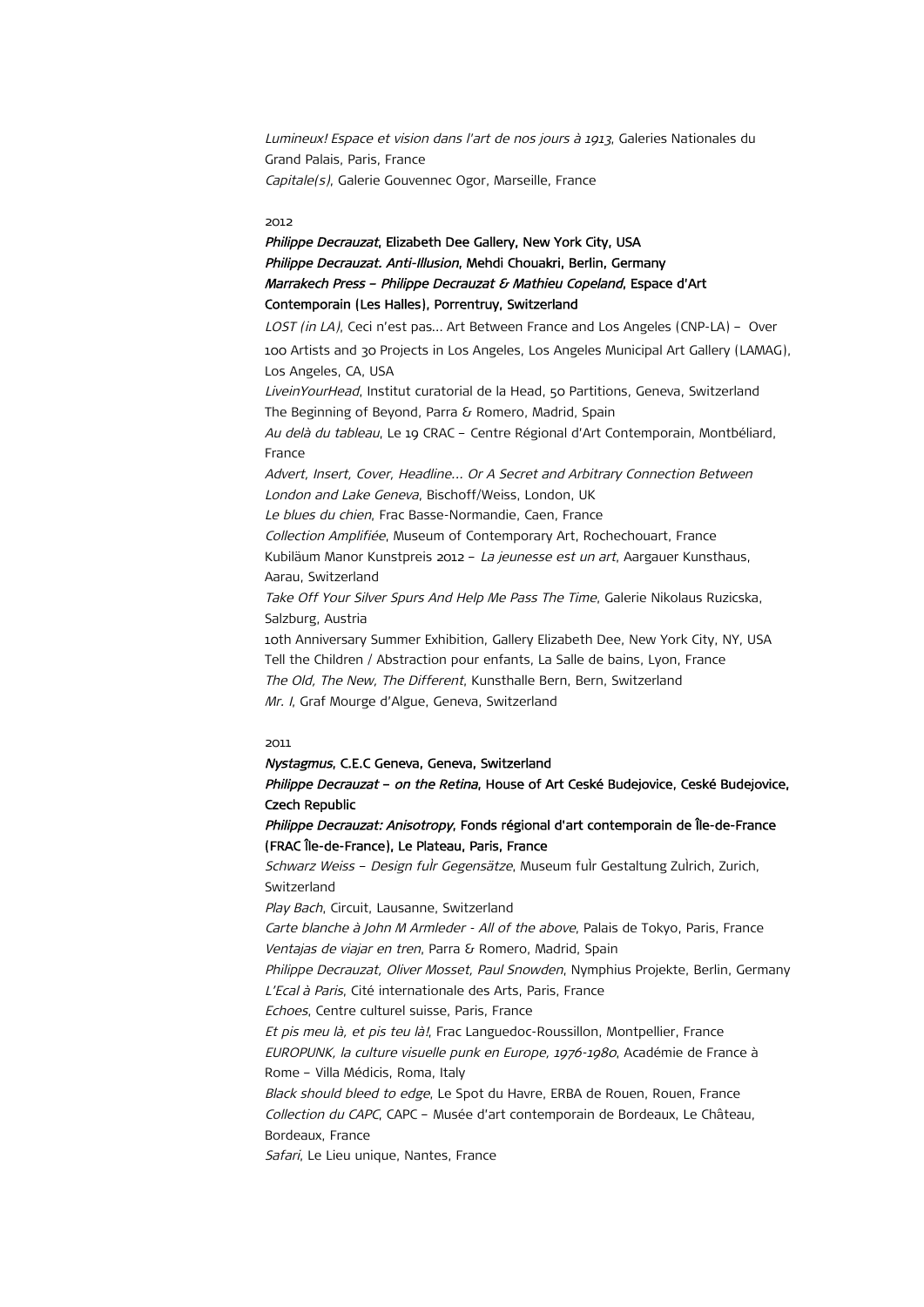## 2010

screen-o-scope, Praz-Delavallade, Paris, France Prix Gustave Buchet 2010: Philippe Decrauzat et Jean-Luc Manz, Musée cantonal des Beaux-Arts de Lausanne, Lausanne, Switzerland Phillippe Decrauzat, Parra & Romero, Madrid, Spain Cut – Stéphane Dafflon, Philippe Decrauzat, Evergreen, Geneva, Switzerland It's all American, MOCA, Asbury Park, NJ, USA Chim Chim Cheree, L. A. P, Brussels, Belgium Babel, FRAC Auvergne, Clermont-Ferrand, France Electro Geo, FRAC Limousin, Limonges, France Radical Postures, Galerie les filles du calvaire, Brussels, Belgium NEGATION, SUBTRACTION, DISSOLUTION, Kantor Gallery, Los Angeles, CA, USA

### 2009

Philippe Decrauzat, Haus Konstruktiv, Zurich, Switzerland Philippe Decrauzat, Elizabeth Dee Gallery, New York City, NY, USA Top 10 Allegories, Galerie Francesca Pia, Zurich, Switzerland Black Hole, Fondation Andratx, Mallorca, Spain Drawings By, Praz-Delavallade, Paris, France Three leap seconds later. 1998 … 2008. Ankäufe aus der Bundeskunstsammlung, Kunsthaus Grenchen, Grenchen, Switzerland Solaris, Gió Marconi, Milan, Italy Cave Painting, PSM Gallery, Berlin, Germany T – Quelques possibilités de textes, Centre d'édition contemporaine, Geneva, Switzerland La Rose Pourpre du Caire - Oeuvres de la collection du FRAC Auvergne, Les Écuries, Musée d'art et d'archéologie d'Aurillac, Aurillac, France Just with your eyes I will see, Fond d'art moderne et contemporain (FRAC Auvergne), Montluçon, France Geoplay (Part I), Parra & Romero, Madrid, Spain

#### 2008

Philippe Decrauzat, Galerie Francesca Pia, Zurich, Switzerland Philippe Decrauzat, Le Printemps de septembre, Musée les Abattoirs, Musée - FRAC Occitanie Toulouse, Toulouse, France Philippe Decrauzat, Galerie Praz-Delavallade, Berlin, Germany Philippe Decrauzat, Bonner Kunstverein, Bonn, Germany Philippe Decrauzat, Secession, Association of Visual Artists Vienna Secession, Vienna, Austria Notorious, Le Plateau / FRAC Ile-de-France, Paris, France Fade In / Fade Out, Bloomberg Space, London, UK Konkret Megamopp – Sammlung Moderne Kunst, Neuerwerbungen, Seedamm Kulturzentrum, Pfäffikon, Switzerland Made by ECAL, L'Ecal, Lausanne, Switzerland Black Noise, CNEAI, Chatou, France Abstraction étendue, une scène romande et ses connexions, Espace de l'Art Concret, Mouans-Sartoux, France L'éternel retour 1: La Meduse, La Salle de Bains, Lyon, France Reinvented: Study and Play, Galerie Jan Wentrup, Berlin, Germany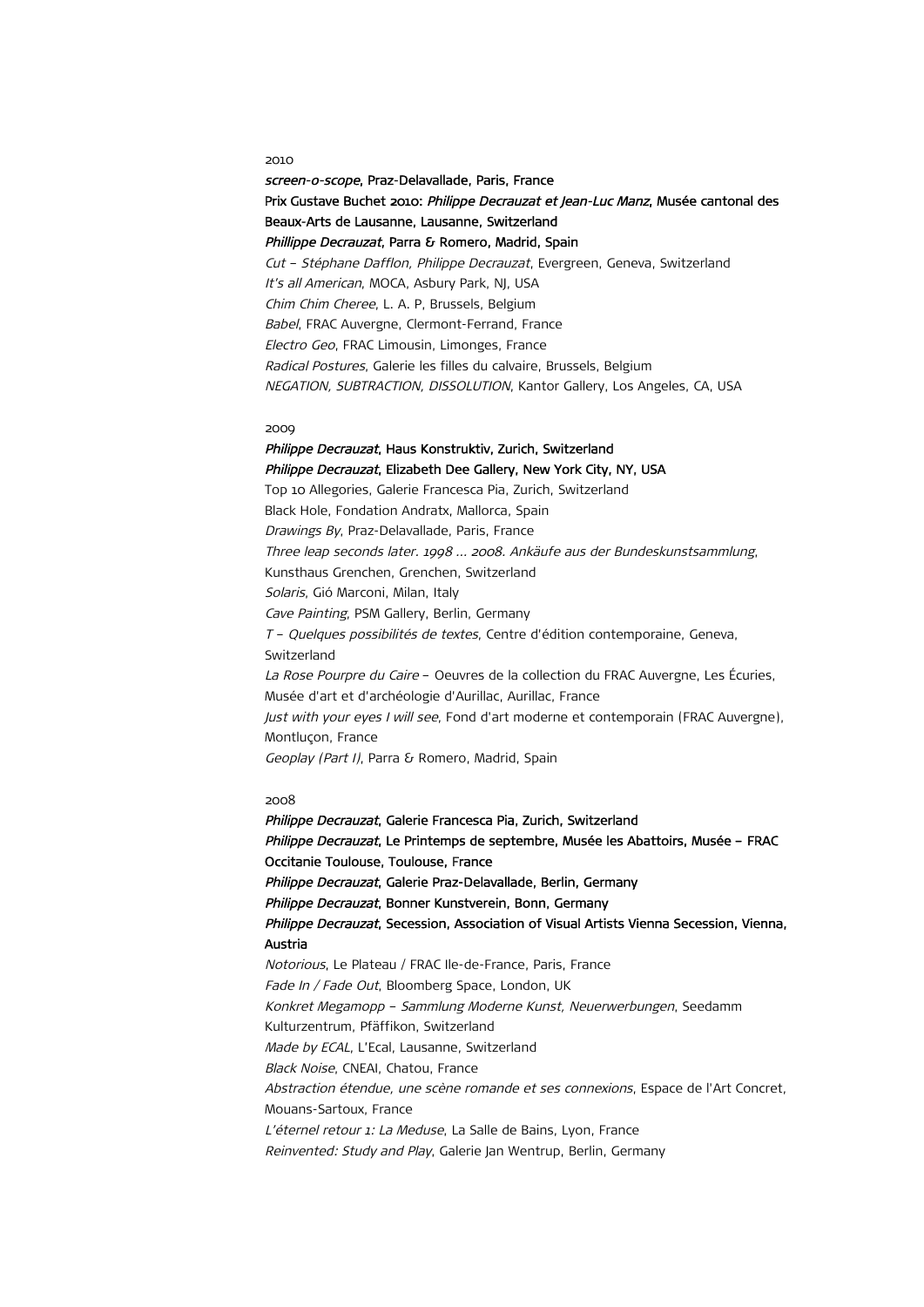Notorious, FRAC Ile-de-France, Paris, France L'exposition continue, 1m3 & Circuit, Lausanne, Switzerland Le Spectarium (les fantômes dans la machine), Cité le Corbusier, Pavillon Suisse - Cité International Universitaire, Paris, France The Eternal Flame – Über das Versprechen der Ewigkeit, Kunsthaus Baselland, Basel, Switzerland Rolf Ricke Collection – A Contemporary Art Museum on Time, Villa Merkel, Esslingen, Germany Abstraction Extension, Fondation Salomon, Chateau d'Arenthon d'Alex, Arenthon, France Toute la collection du FRAC (ou presque), MAC/VAL, Vitry-sur Seine, France No Picture Available, Galerie Art & Essai, Rennes, France

#### 2007

# Screening, The Fabric Workshop and Museum, Philadelphia, PA, USA Undercover, Kunstraum Walcheturm, Zurich, Switzerland …AND ON TO THE DISCOTHEQUE COMRADE? Philippe Decrauzat, Scott King, James

# Fry, Fri-art, Fribourg, Switzerland

Optic Nerve: Perceptual Art of the 1960's, Columbus Museum of Art, Columbus, USA Secondary Structures, KIT/Kunsthalle Düsseldorf, Düsseldorf, Germany Welschland, Substitut, Raum für aktuelle Kunst aus der Schweiz, Berlin, Germany At Home In The Universe, Art Center Mongin, Seoul, Korea Introvert, Extrovert, makes no Difference, Galerie Cathérine Issert, Saint-Paul-de-Vence, France Medio Dia/Media Noche, Centro Cultural de la Recoleta, Buenos Aires, Argentina Black Noise, MAMCO, Geneva, Switzerland Freak Show. Itinerant exhibition: Monnaie de Paris, Paris, France; Musée des Beaux arts de Lyon, Lyon, France Rooms, Conversation, Le Plateau, FRAC Ile-de-France, Paris, France Accélération, CAN, Neuchatel, Switzerland The Happiness of Objects, Sculpture Center, New York City, NY, USA Painting as Fact < Fact as Fiction, de Pury & Luxembourg, Zurich, Switzerland HALF SQUARE, HALF CRAZY / A MOITIÉ CARRE, A MOITIÉ FOU, Villa Arson, Nice, France White Light Write It, Lieu Commun, Toulouse, France Kunstart/acceleration, Usine Suchard and CAN, Neuchatel, Switzerland Peintures Aller/Retour, Centre culturel suisse, Paris, France

#### 2006

# Vista Vision, Praz-Delavallade, Paris, France Centre d'Art Contemporain, Geneva, Switzerland Swiss Institute, New York City, NY, USA

Aller-Retour, Centre culturel suisse, Paris, France Hysteria Siberiana, Cristina Guerra Contemporary Art, Lisbon, Portugal Cinq milliards d'années, Palais de Tokyo, Paris, France Black/White Chewing Gum, Galerie Krobath Wimmer, Vienna, Austria War on 45/my Mirrors are painted black (for you), Bortolamy Dayan Gallery, New York City, NY, USA Bring the War Home, Elisabeth Dee, New York City, NY, USA Hradacany, La Générale, Paris, France Objets d'hier et d'aujourd'hui, Ecole municipale des beaux-arts, Galerie Edouard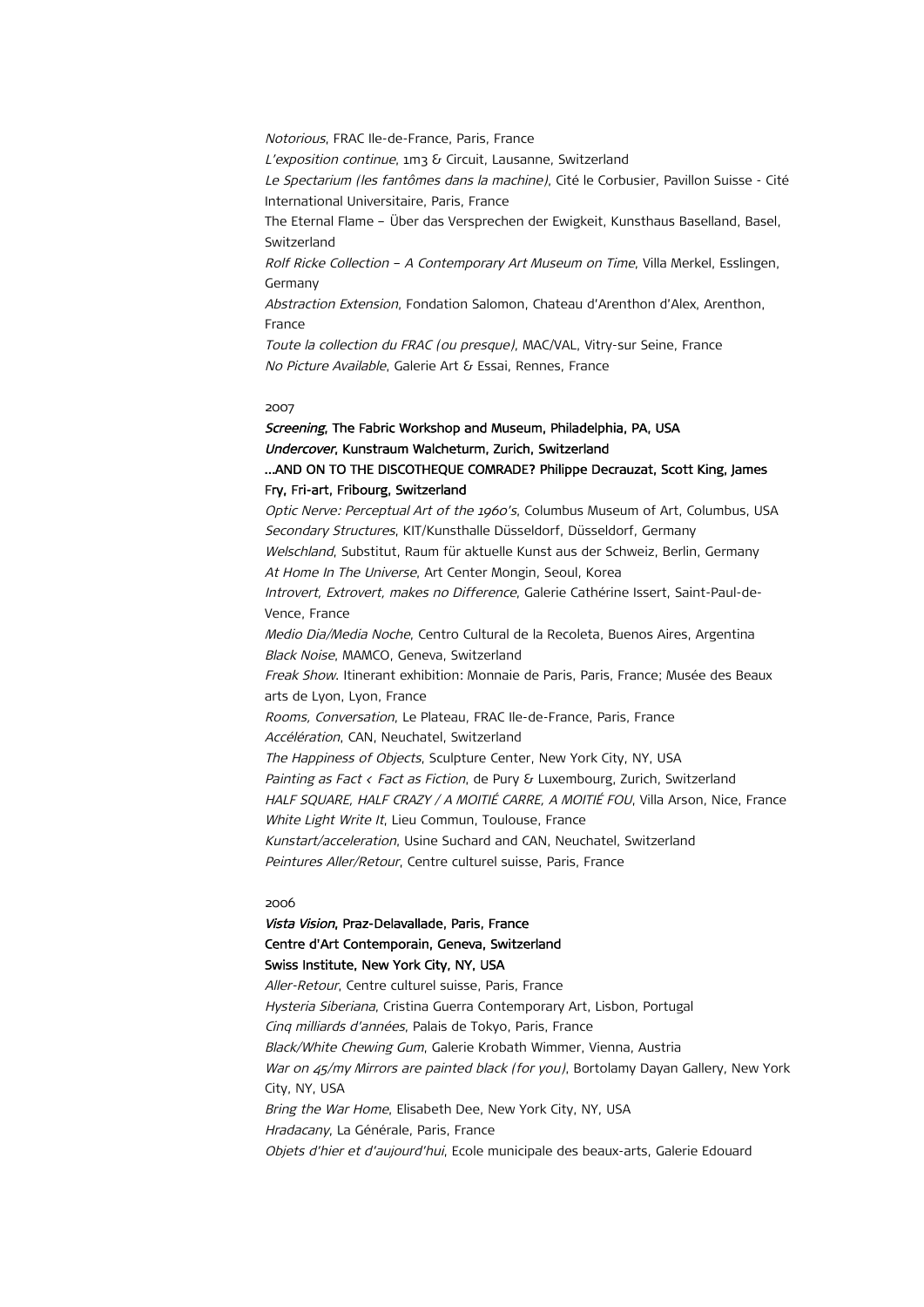Manet, Gennevilliers, France Branding, Centre PasquArt, Biel, Switzerland Surfaces polyphoniques, CRAC, Sète, France Supernova, Domaine Pommery, Reims, France

#### 2005

Komakino, MAMCO, Geneva, Switzerland nowherenow, Kunsthaus Baselland, Muttenz/Basel, Switzerland General Dynamics, with Vincent Szarek & Loïc Raguenes, Centre d'art contemporain la synagogue de Delme, Delme, France HERENOWHERE, Kunsthaus Basel, Basel, Switzerland L'humanité mise à nu et l'art en frac même, Casino du Luxembourg, Luxembourg Galerie Rolf Ricke, Cologne, Germany Les abris antiatomiques de l'ARSENIC, Geneva, Switzerland Shimmy II, Musée d'art moderne et contemporain de Strasbourg, Strasbourg, France L'oeil moteur, Musée des Beaux-arts de Strasbourg, Strasbourg, France Especial, Galerie Schmidt Maczollek, Cologne, Germany Decrauzat, Dafflon, Kropf, sur une position d'Oliveir Mosset, Galerie Verney-Carron, Villeurbanne, France Odiseado tra tempo, Galerie Peter Kilchmann, Zurich, Switzerland

#### 2003

### That's the Image I Want, Glassbox, Paris, France

toutazeunetri, Galerie Hervé Loevenbruck, Paris, France La partie continue, Crédac, Ivry-sur-Seine, France Dessins, Galerie Jean Brolly, Paris, France Meanwhile in the real world, Chapelle de La Sorbonne, Paris, France Lee 3 Tau Ceti Central Armory Show, Villa Arson, Nice, France des voisinages, Le Plateau, Paris, France Drawing by Numbers, Glassbox, Paris, France MURSOLAICI, Centre culturel suisse, Paris, France

#### 2002

# Go for a Ride, Le Hall, Enba, Lyon, France Prix Manor, Elac, Lausanne, Switzerland

Galerie de Multiples, Paris, France Rétrospective des prix Manor, Elac, Lausanne, Switzerland Les heures claires, Villa Savoye, Poissy, France Help, Elac, Lausanne, Switzerland Inside the Sixties, MCBA, Lausanne, Switzerland Void, CAN, Neuchatel, Switzerland Fri-Art, FRI-ART 81, Fribourg, Switzerland BCV art, Musée Jenish, Vevey,Switzerland

### 2001

Perspectives romandes 3, Musée Arlaud, Lausanne, Switzerland Record collection, Forde, Geneva, Switzerland Quotidien aidé (les locataires), ESBA, Tours, France

2000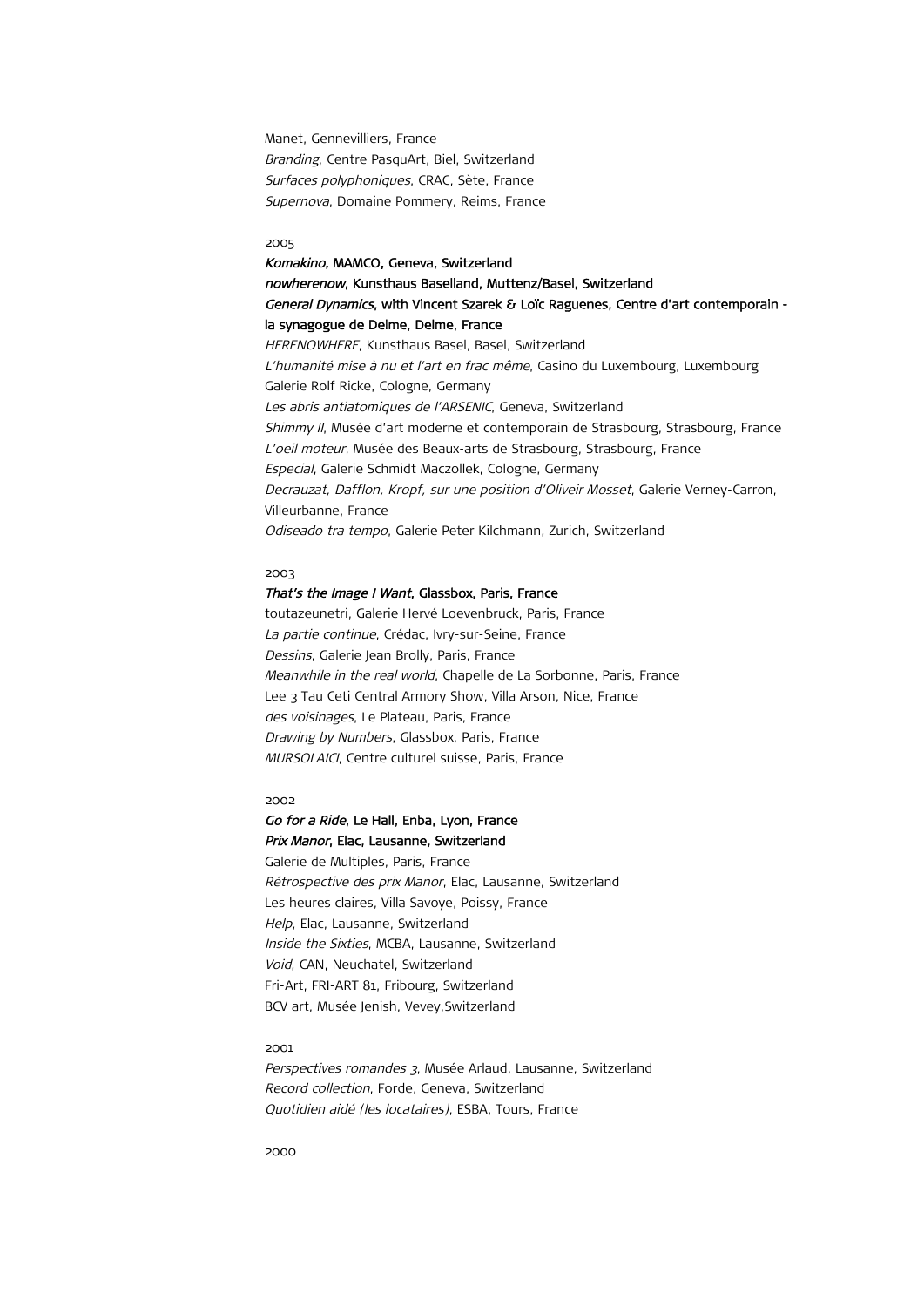## Musée cantonal des Beaux Arts, Le Rez, Lausanne, Switzerland

CC La Santa, Barcelone Art Contemporain (BAC), Barcelona, Spain Ed. R2/12, Attitudes, Geneva, Switzerland CIRCUIT, Galerie éof, Paris, France

1999 CIRCUIT, Celeste & Eliot Kunstsalon, Zurich, Switzerland Carte Blanche, Paris, France

### 1998

Permanent show, Temporary public space intervention, Lausanne, Switzerland CIRCUIT, Lausanne, Switzerland Glassbox, Paris, France Commerce, Galerie Gaxotte, Porrentruy, Switzerland In Vitro, alternative spaces ch, Zurich, Switzerland

## 1997

Rien que pour vous, Temporary public space intervention, Lausanne, Switzerland

Espace MAC, Lausanne, France Villa Gracieuse 5, Lausanne, France

# prêmios / awards

2010 Prix Gustave Buchet, Switzerland

2006 Prix Georg und Josi Guggenheim, Switzerland

2005 Swiss Art Award, Switzerland Prix Kiefer Hablitzel, Switzerland

2003 Prix Manor, Switzerland

1999 Cité Internationale des Arts, Paris, France Bourse Kiefer Hablitzel, Basel, Switzerland

1998 Prix des Arts Visuels de l'ECAL, Rabobank, Geneva, Switzerland

coleções institucionais / institutional collections

Albright-Knox Art Gallery, Buffalo, NY, USA Banque nationale suisse (BNS), Zurich, Switzerland Berezdivin Collection, Espacio 1414, San Juan, Puerto Rico